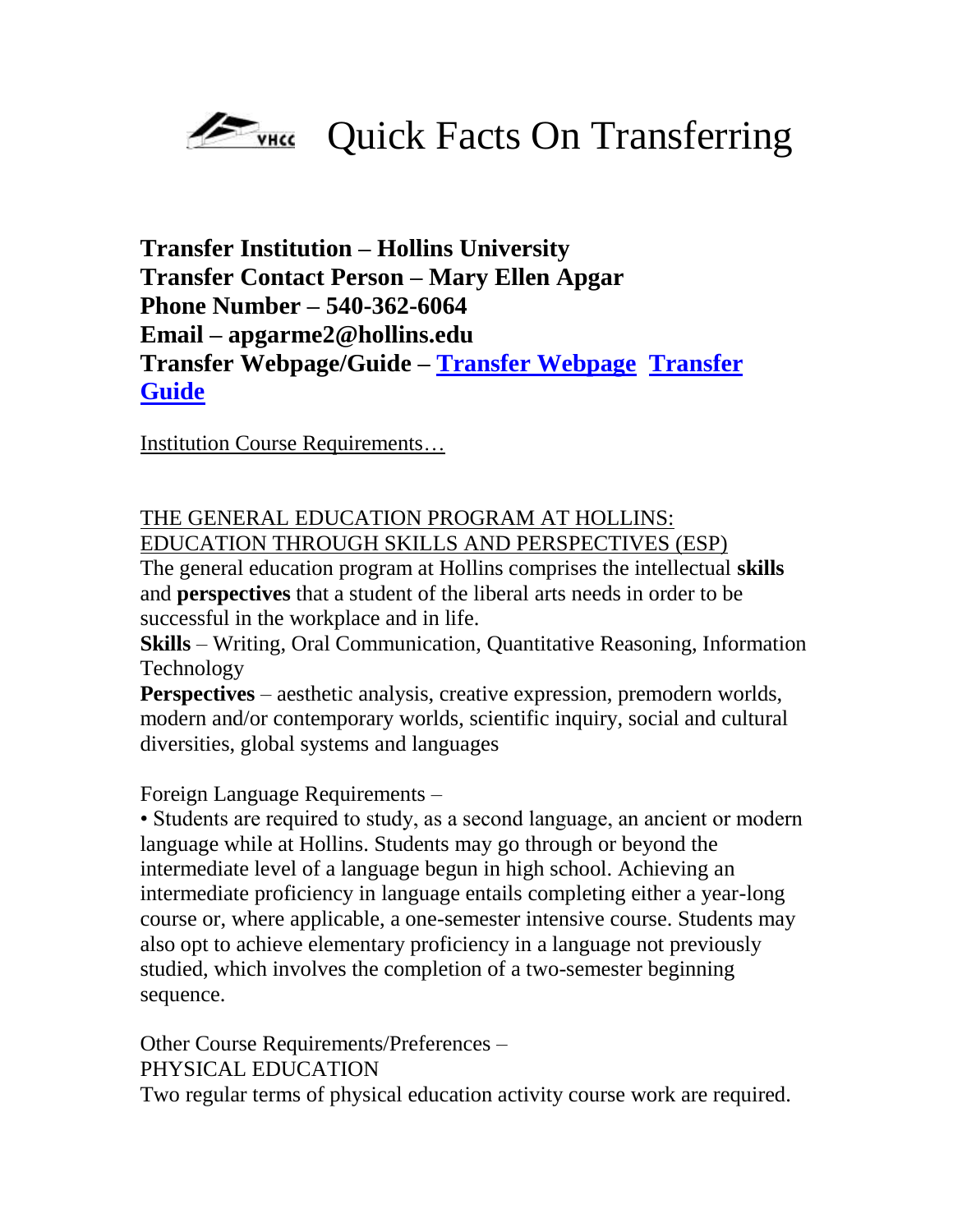For a more in-depth view of Hollins' requirements, please refer to pages 26- 30 of the academic catalog - [catalog.](http://www.hollins.edu/registrar/catalogs/2012-13_undergradCatalog.pdf)

Transfer Scholarships Available –

**Phi Theta Kappa** - \$5,000 per year through graduation

- This scholarship is designed for students who transfer to Hollins from another college and who are members of the Phi Theta Kappa honor society.

**Transfer Awards** – Up to \$15,000 per year through graduation

- Hollins determines the award amount by considering the previous academic performance of the student in both her high school and college work.
- **"2 for 1" Offer** – two years (4 semesters) for the price of one year
	- With this offer, a transfer student may attend Hollins for 2 years at the price of 1 year. Only requirement is to be a transfer student and have a GPA of at least 2.75. If a transfer student who receives this offer attends Hollins beyond 2 years, the "2 for 1" offer is only valid for 2 years and does not apply for any additional years at Hollins. The "2" for 1‖ offer is being offered **Spring 2013** and **Fall 2013 ONLY**. Also, a student may NOT receive the "2 for 1" and the Phi Theta Kappa and Transfer Award. A transfer student may receive the Phi Theta Kappa and Transfer Award together, but may not have either and also the  $"2$  for 1." If a transfer student receives the  $"2$  for 1," they are not eligible to also receive Phi Theta Kappa and Transfer Award.

GPA Policy VHCC GPA Required for admission – at least a 2.5

Accept  $D's$ ? – must have a C or better for credit to transfer

Will you recalculate GPA's if student took course twice at VHCC (recalculate GPA to first attempt grade)? – Yes

Transfer grades or just credits into your institution? Only credits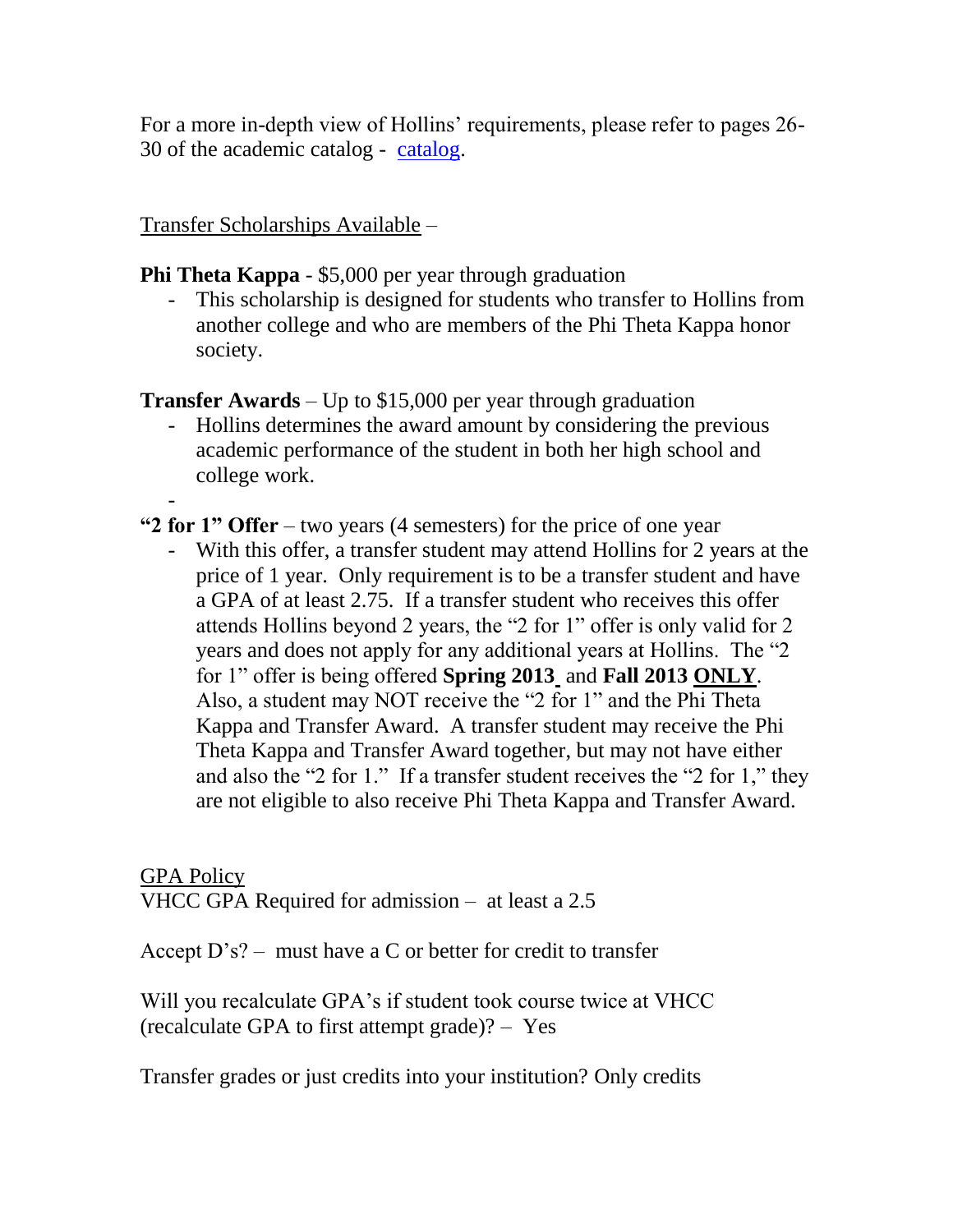Maximum number of credits that will transfer into your institution – 64

Deadlines Deadline to apply for transfer – August 15: Enrollment deadline for fall semester January 15: Enrollment deadline for spring semester

Early Application Date – December  $1<sup>st</sup>$ 

Application Fee – online application is free (both Hollins application and Common App application), \$40 fee for paper application

Articulation Agreements Are there specific agreements between VHCC & your institution? No For what fields? NA

Other Important Information Re: Your Institution –

**Study Abroad** - Becoming immersed in a different culture is a time-honored Hollins tradition. Half of our students — many times the national average have an international experience before they graduate. Study abroad lets you gain firsthand, in-depth knowledge of another culture, see the world from a new perspective, and develop intercultural skills that will help you succeed in today's world.

In addition to the outstanding Hollins Abroad programs in Paris and London, to which students from all colleges and universities are invited to apply, Hollins offers our own students the opportunity to study on affiliated programs in countries around the world. Each has its own special academic focus and design.

We make study abroad as accessible as possible by offering programs for students of all majors, applying abroad credits to graduation requirements, and enabling students to apply all of their financial aid, including Hollins grants and scholarships, to any Hollins or affiliated program.

**Batten Leadership Institute** - Hollins has been developing women leaders since its founding more than 160 years ago. In 2002, thanks to a gift from business leader and philanthropist Frank Batten, and his wife, Jane Parke